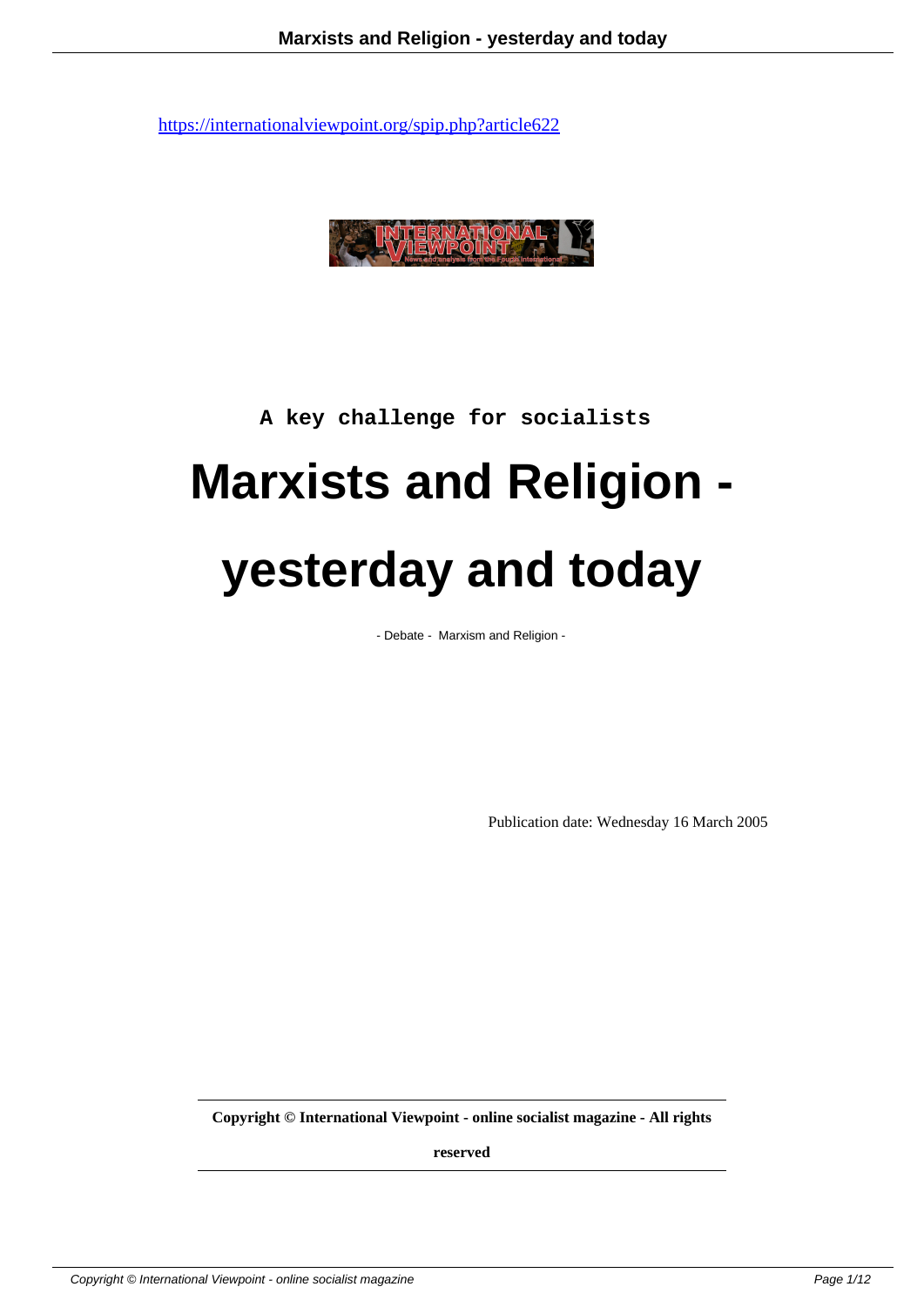## **1. Classical Marxism's theoretical ('philosophical') attitude towards religion combines three complementary elements, the germ of which can be already found in the young Marx's Introduction to Hegel's Philosophy of Law (1843-44):**

First a critique of religion, as a factor of alienation. The human being attributes to the divinity responsibility for a fate which owes nothing to the latter (âEurosÜMan makes religion, religion does not make man'); he/she compels him/herself to respect obligations and prohibitions which often hamper his/her full development; he/she submits voluntarily to religious authorities whose legitimacy is founded either on the fantasy of their privileged relationship to the divinity, or on their specialisation in the body of religious knowledge. [https://internationalviewpoint.org/IMG/jpg/Gilbert1.jpg] Gilbert Achcar

Then a critique of religious social and political doctrines. Religions are ideological survivals of epochs long gone: religion is a âEurosÜfalse consciousness of the world' - even more so as the world changes. Born in pre-capitalist societies, religions have been able to undergo - like the Protestant Reformation in the history of Christianity renewals, which necessarily remain partial and limited so long as a religion venerates âEurosÜholy scriptures'. But also an âEurosÜunderstanding' (in the Weberian sense) of the psychological role which religious belief can play for the wretched of the earth.

"Religious misery is, at one and the same time, the expression of real misery and a protest against real misery. Religion is the sigh of the oppressed creature, the heart of a heartless world, and the soul of soulless conditions. It is the opium of the people."

From these three considerations emerges in the view of classical Marxism, one sole conclusion set forth by the young Marx:

"The overcoming (Aufhebung) of religion as the illusory happiness of the people is the demand for their real happiness. To call on them to give up their illusions about their condition is to call on them to give up a condition that requires illusions. The criticism of religion is, therefore, in embryo, the criticism of that vale of tears of which religion is the halo."

**2**. Nevertheless, Classical Marxism did not pose the suppression of religion as a necessary precondition of social emancipation (the remarks of the young Marx could be read thus: in order to overcome illusions, it is necessary first to put an end to the âEurosÜcondition that requires illusions'). In any case - as with the State, one might say - the point is not abolishing religion, but creating the conditions for its extinction. It is not a question of prohibiting âEurosÜthe opium of the people', and still less of repressing its addicts. It is only about putting an end to the privileged relationships that those who trade in it maintain with the powers that be, in order to reduce its grip on minds.

Three levels of attitude should be considered here:

 Classical Marxism, i.e. the Marxism of the Founders, did not require the inscription of atheism in the programme of social movements. On the contrary, in his critique of the Blanquist émigrés from the Commune (1874), Engels mocked their pretensions to abolish religion by decree. His clear-sightedness has been completely confirmed by the experiences of the 20th Century, as when he asserted that "persecutions are the best means of promoting disliked convictions" and that "the only service, which may still be rendered to God today, is that of declaring atheism an article of faith to be enforced."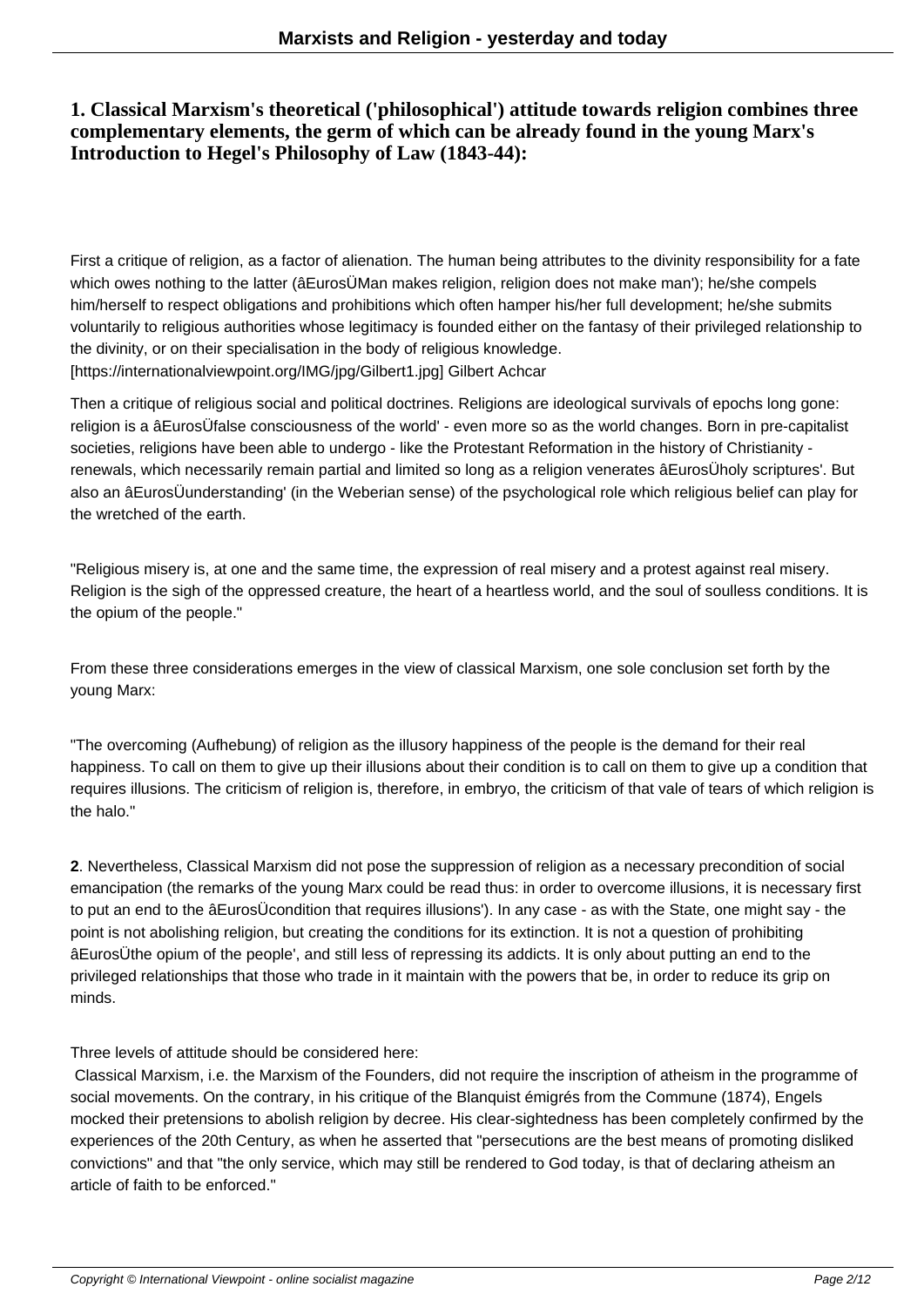Republican secularism, i.e. the separation of Church and state, is on the other hand a necessary and irreducible objective, which was already part of the programme of radical bourgeois democracy. But here also, it is important not to confuse separation with prohibition, even as far as education is concerned. In his critical commentaries on the Erfurt Programme of German Social Democracy (1891), Engels proposed the following formulation:

"Complete separation of the Church from the state. All religious communities without exception are to be treated by the state as private associations. They are to be deprived of any support from public funds and of all influence on public schools." Then he added in brackets this comment, "They cannot be prohibited from forming their own schools out of their own funds and from teaching their own nonsense in them!"

The workers' party should at the same time fight ideologically the influence of religion. In the 1873 text, Engels celebrated the fact that the majority of German socialist worker militants had been won to atheism, and suggested the distribution of eighteenth century French materialist literature in order to convince the greatest number.

In his critique of the Gotha programme of the German workers' party (1875), Marx explained that private freedom in matters of belief and religious practice should be defined only in terms of rejection of state interference. He stated the principle in this way: "Everyone should be able to attend his religious as well as his bodily needs without the police sticking their noses in." He added however :

"But the workers' party ought, at any rate in this connection, to have expressed its awareness of the fact that bourgeois âEurosÜfreedom of conscience' is nothing but the toleration of all possible kinds of religious freedom of conscience, whereas it [the party] strives much more to free the consciences from the witchery of religion."

**3**. Classical Marxism only envisaged religion from the viewpoint of relationships of European societies to their own traditional religions. It took into consideration neither the persecution of religious minorities, nor above all, the persecution of the religions of oppressed peoples by oppressive states belonging to another religion. In our epoch, marked by the survival of colonial heritage and by its transposition into the imperial metropolises themselves - in the form of an âEurosÜinternal colonialism' whose original feature is that the colonised themselves are expatriates, i.e. âEurosÜimmigrants' - this aspect acquires a major importance.

In a context dominated by racism, a natural corollary of the colonial heritage, persecutions of the religions of the oppressed, the ex-colonised, should not be rejected only because they are the âEurosÜbest means of promoting disliked convictions'. They should be rejected also and above all, because they are a dimension of ethnic or racial oppression, as intolerable as political, legal, and economic persecutions and discriminations.

To be sure, the religious practices of colonised peoples can appear as very retrograde in the eyes of the metropolitan populations, whose material and scientific superiority was in line with the very fact of colonisation. Nevertheless, it is not by imposing their way of life on the colonised populations, against their will, that the cause of the latter's emancipation will be served. The road to the hell of racist oppression is paved with good âEurosÜcivilising' intentions, and we know how much the workers' movement itself was contaminated by charitable pretensions and philanthropic illusions in the colonial era.

Engels however had indeed warned against this colonial syndrome. In a letter to Kautsky, dated 12 September 1882, he formulated an emancipatory policy of the proletariat in power, wholly marked with the caution necessary so as not to transform a presumed liberation into a disguised oppression:

"The countries inhabited by a native population, which are simply subjugated, India, Algiers, the Dutch, Portuguese and Spanish possessions, must be taken over for the time being by the proletariat and led as rapidly as possible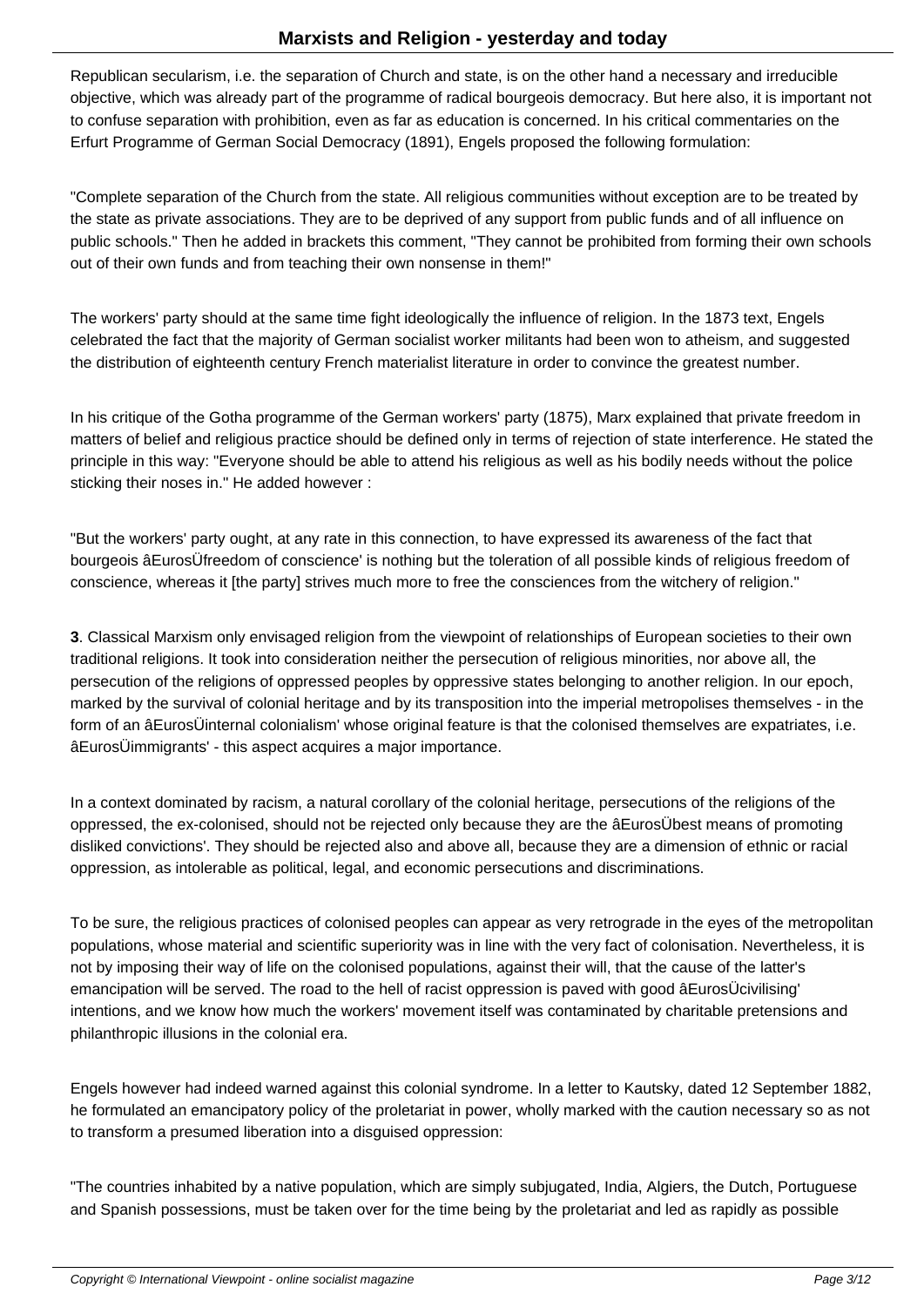towards independence. How this process will develop is difficult to say. India will perhaps, indeed very probably, produce a revolution, and as the proletariat emancipating itself cannot conduct any colonial wars, this would have to be given full scope; it would not pass off without all sorts of destruction, of course, but that sort of thing is inseparable from all revolutions. The same might also take place elsewhere, e.g., in Algiers and Egypt, and would certainly be the best thing for us.

"We shall have enough to do at home. Once Europe is reorganised, and North America, that will furnish such colossal power and such an example that the semi-civilised countries will follow in their wake of their own accord. Economic needs alone will be responsible for this. But as to what social and political phases these countries will then have to pass through before they likewise arrive at socialist organisation, we to-day can only advance rather idle hypotheses, I think. One thing alone is certain: the victorious proletariat can force no blessings of any kind upon any foreign nation without undermining its own victory by so doing."

An elementary truth but still so often ignored: any âEurosÜblessings' imposed by force equal oppression, and could not be perceived otherwise by those who are subjected to them. [https://internationalviewpoint.org/IMG/jpg/muslims1a.jpg]

**4**. The question of the Islamic scarf (hijab) condenses all the problems posed above. It allows us to outline the Marxist attitude in all its aspects.

In most countries where Islam is the religion of the majority, religion is still the dominant form of ideology. Retrograde, more or less literal, interpretations of Islam serve to maintain whole populations in submission and cultural backwardness. Women especially and intensively undergo a secular oppression, draped in religious legitimisation.

In such a context, the ideological struggle against the use of religion as a means of submission is key in the fight for emancipation. The separation of religion and the state should be a demand prioritised by the movement for social progress. Democrats and progressives must fight for the freedom of every man and woman in matters of unbelief, of belief and of religious practice. At the same time, the fight for women's liberation remains the very criterion of any emancipatory identity, the touchstone of any progressive claim.

One of the most elementary aspects of women's freedom is their individual freedom to dress as they like. When the Islamic scarf and, a fortiori, more enveloping versions of this type of garment, are imposed on women, they are one of the numerous forms of everyday sexual oppression - a form all the more visible as it serves to make women invisible. The struggle against the requirement to wear the scarf or other veils is inseparable from the struggle against other aspects of female servitude.

However, the emancipatory struggle would be gravely compromised if it sought to 'free' women by force, by resorting to coercion, not with regard to their oppressors but with regard to women themselves. Tearing off religious garb by force - even if it is judged that wearing it denotes voluntary servitude - is an oppressive action and not an action of real emancipation. It is moreover an action doomed to failure, as Engels predicted: the fate of Islam in the ex-Soviet Union as well as the evolution of Turkey eloquently illustrate the inanity of any attempt to eradicate religion or religious practices by coercion.

âEurosÜEveryone should be able to attend his/her religious as well as his/her bodily needs' - women wearing the hijab or men wearing beards - âEurosÜwithout the police sticking their noses'.

Defending this elementary individual freedom is the indispensable condition of an effective fight against religious diktats. The prohibition of the hijab paradoxically legitimises the act of imposing it in the eyes of those who consider it an article of faith. Only the principles of freedom of conscience and of strictly individual religious practice, whether in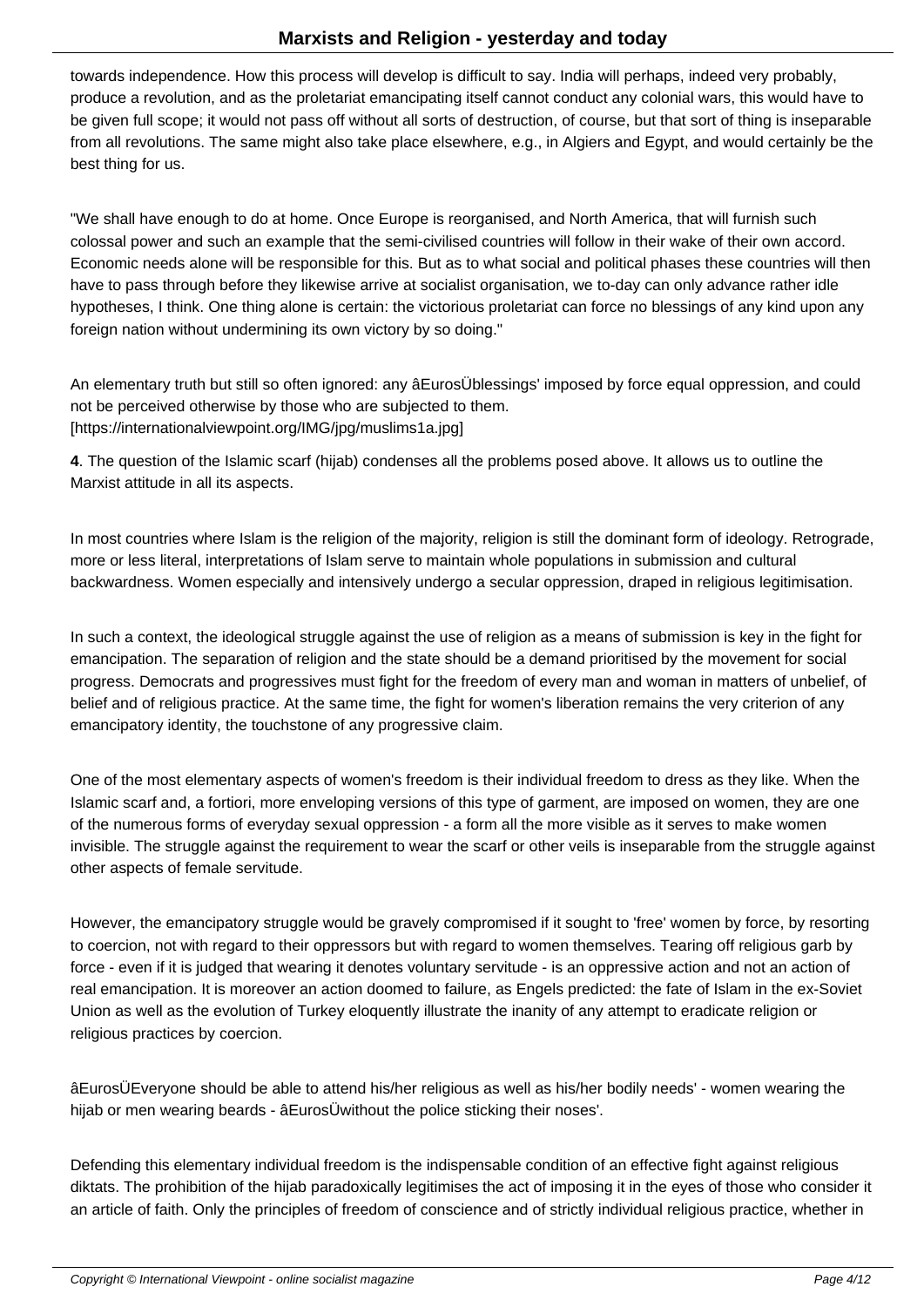relation to clothing or anything else, and the respect for these principles by secular governments, allow legitimate and successful opposition to religious coercion. The Koran itself proclaims 'No coercion in religion'!

Moreover and at the risk of challenging freedom of education, the prohibition of the Islamic scarf or other religious signs in state schools in the name of secularism is an eminently self-defeating position, since it results in promoting religious schools.

**5**. In France, Islam has been for a very long time the majority religion of the 'indigenous' people in the colonies and it has been for decades the religion of the great majority of immigrants, the âEurosÜcolonised' of the interior. In such a case, every form of persecution of the Islamic religion - numerically the second religion of France, though it is very inferior to the others in status - should be fought.

Compared with religions present on French soil for centuries, Islam is underprivileged. It is victim to glaring discrimination, for example concerning its places of worship or the domineering supervision that the French state, saturated with colonial mentality, imposes on it. Islam is a religion vilified daily in the French media, in a manner that is fortunately no longer possible against the previous prime target of racism, Judaism, after the Nazi genocide and the Vichy complicity. A great amount of confusion laced with ignorance and racism filtered through the media, maintains an image of an Islamic religion intrinsically unfit for modernity, as well as the amalgam of Islam and terrorism, facilitated by the inappropriate use of the term âEurosÜIslamism' as a synonym for Islamic fundamentalism.

Of course, the official and dominant discourse is not overtly hostile; it even makes itself out to be benevolent, its eyes fixed on the considerable interests of big French capital - oil, arms, construction etc., in the Islamic lands. However, colonial condescension toward Muslim men and women and their religion is just as insufferable for them as open racist hostility. The colonial spirit is not confined to the right in France; it has long been rooted in the French left, constantly torn in its history between a colonialism blended with an essentially racist condescension expressed as paternalism, and a tradition of militant anti-colonialism.

Even at the beginning of the split of the French workers' movement between social democrats and communists, a right wing emerged among the communists of the metropolis themselves (without mentioning the French communists in Algeria), particularly distinguishing itself by its position on the colonial question. The communist right betrayed its anti-colonialist duty when the insurrection of the Moroccan Rif, under the leadership of the tribal and religious chief Abd el-Krim, confronted French troops in 1925.

The statement of Jules Humbert-Droz about this to the Executive Committee of the Communist International retains certain relevance:

"The right has protested against the watchword of fraternisation with the insurgent army in the Rif, by invoking the fact that they do not have the same degree of civilisation as the French armies, and that semi-barbarian tribes cannot be fraternised with. It has gone even further, writing that Abd el-Krim has religious and social prejudices that must be fought. Doubtless we must fight the pan-Islamism and the feudalism of colonial peoples, but when French imperialism seizes the throat of the colonial peoples, the role of the CP is not to combat the prejudices of the colonial chiefs, but to fight unfailingly the rapacity of French imperialism."

**6**. The duty of Marxists in France is to fight unfailingly racist and religious oppression conducted by the imperial bourgeoisie and its state, before fighting religious prejudice in the midst of the immigrant populations.

When the French state concerns itself with regulating the way in which young Muslim women dress themselves and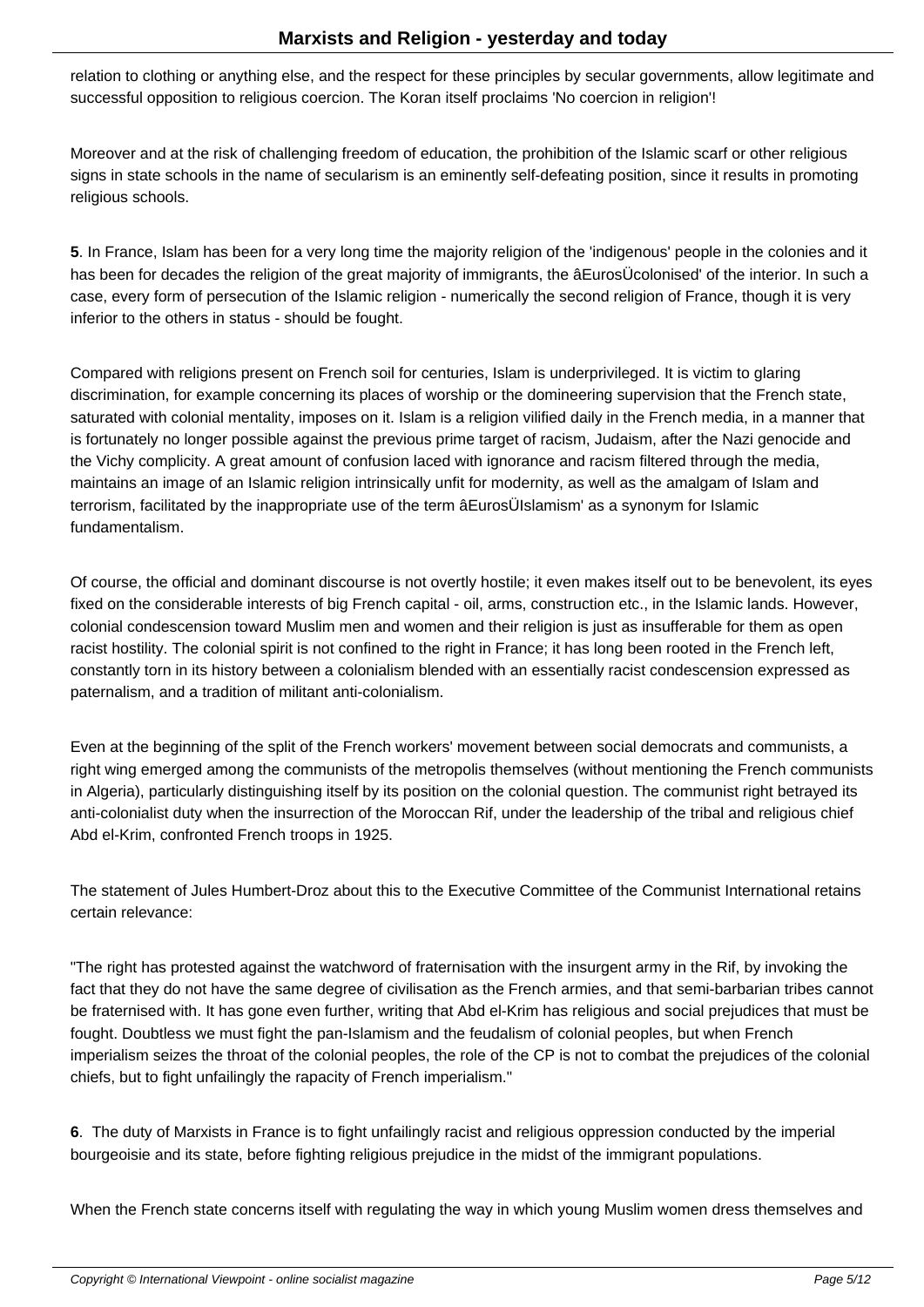exclude from school those who persist in wearing the Islamic scarf; when the latter are taken as targets of a media and political campaign whose scale is out of proportion with the extent of the phenomenon concerned and thus reveals its oppressive character, perceived as Islamophobic or racist, whatever the intentions expressed; when the same state favours the well-known expansion of religious communal education through increasing subsidies to private education, thus aggravating the divisions between the exploited layers of the French population - the duty of Marxists, in the light of everything explained above, is to be resolutely opposed.

This has not been the case for a good part of those who call themselves Marxists in France. On the question of the Islamic scarf, the position of the Ligue de l'Enseignement (the League for Education), whose secularist commitment is above all suspicion, is much closer to genuine Marxism than that of numerous bodies that claim it as their source of inspiration. Thus, one can read the following in the declaration adopted by the Ligue, at its June 2003 general meeting at Troyes:

"The Ligue de l'Enseignement, whose whole history is marked by constant activity in support of secularism, considers that to legislate on the wearing of religious symbols is inopportune. Any law would be useless or impossible.

"The risk is obvious. Whatever precautions are taken, there is no doubt that the effect obtained will be a prohibition, which will in fact stigmatise Muslims....

"For those who would wish to make the wearing of a religious symbol a tool for a political fight, exclusion from state schools will not prevent them from studying elsewhere, in institutions in which they will have every opportunity to find themselves justified and strengthened in their attitude....

"Integration of all citizens, independent of their origins and convictions, passes through the recognition of a cultural diversity, which should express itself in the framework of the equality of treatment that the Republic should guarantee to everyone. On these grounds Muslims as with other believers, should benefit from freedom of religion in the respect for the rules that a pluralist and deeply secular society imposes. The struggle for the emancipation of young women in particular goes primarily through their schooling and respect for their freedom of conscience and their autonomy: let us not make them hostages to an otherwise necessary ideological debate. In order to struggle against an enclosed identity, secularist pedagogy, the struggle against discrimination, the fight for social justice and equality are more effective than prohibition."

In its report of 4 November 2003, submitted to the Commission on the application of the principle of secularism in the Republic, the Ligue de L'Enseignement deals admirably with Islam and its representations in France, of which only some excerpts are quoted here:

"The resistance and discrimination encountered by the âEurosÜMuslim populations' in French society are not essentially due, as is too often said, to the lack of integration of these populations but to majority representations and attitudes which stem in large part from an old historic heritage.

"The first is the refusal to recognise the contribution of Arab-Muslim civilisation to world culture and to our own western culture....

"To this concealment and rejection is added the colonial heritage ... bearer of a deep and long-lasting tradition of violence, inequality and racism, which the difficulties of de-colonisation, and then the rifts of the Algerian war amplified and reinforced. The ethnic, social, cultural, and religious oppression of the indigenous Muslim populations of the French colonies was a constant practice, to the point that it is echoed in limitations to its legal status. It is thus that Islam was considered as an element of the personal statute and not as a religion coming under the 1905 Law of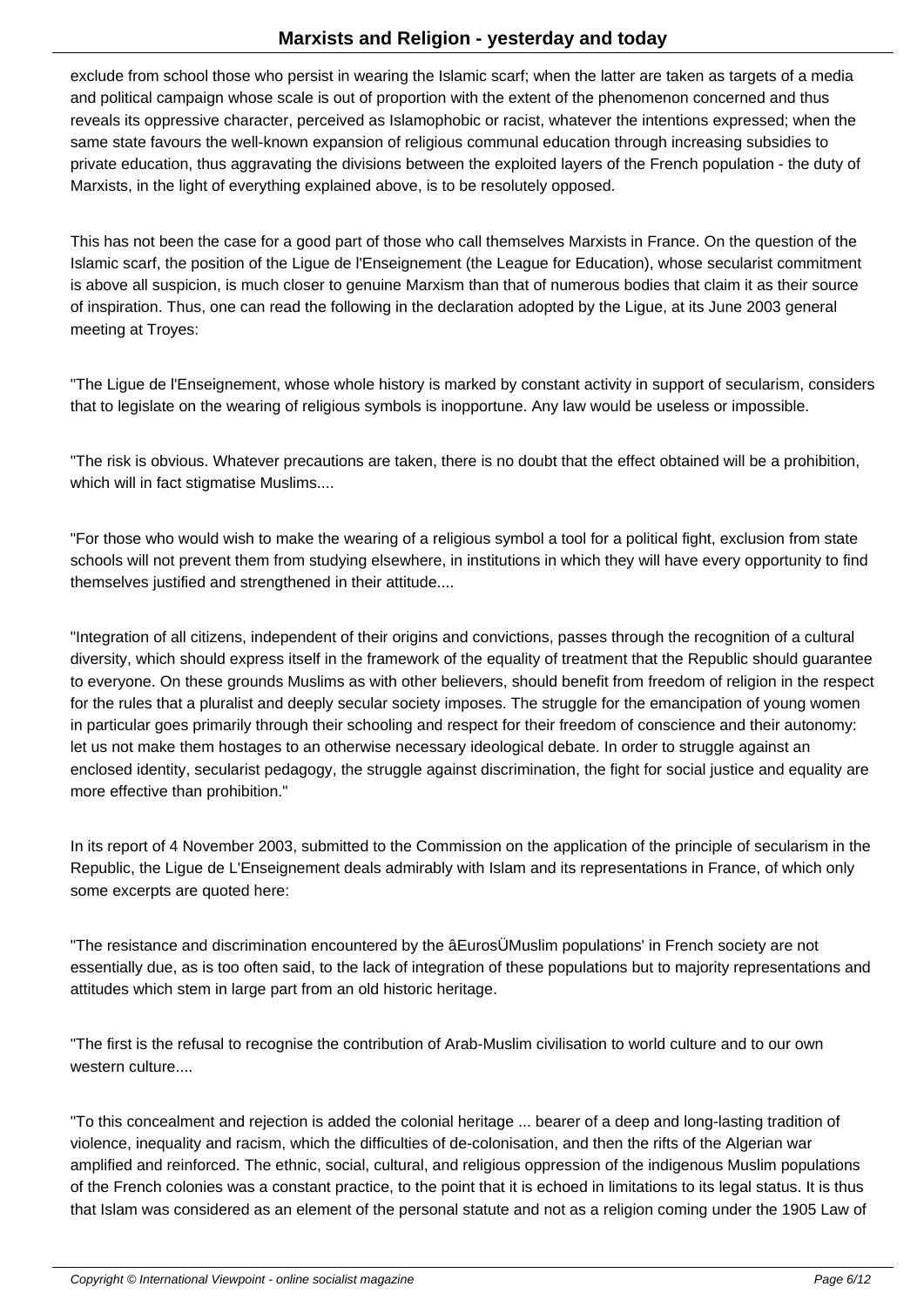Separation (of Church and State - trans).

"For the whole duration of colonisation, the principle of secularism never applied to the indigenous populations and to their religion because of the opposition of the colonial lobby, and in spite of the requests of the ulema (Muslim scholars - trans) who had understood that the secular regime would give them freedom of religion. Why should we be surprised then that for a very long time secularism for Muslims was synonymous with a colonial mind-police! How should we expect that it would not leave deep traces, as much on the previously colonised as on the colonizing country? If many Muslims today still consider that Islam should regulate public and private civil behaviour, and tend sometimes to adopt such a profile, without demanding the status of law for this, it is because France and the secular Republic have ordered them to do it for several generations.

"If many French people, sometimes even amongst the best educated who occupy prominent positions, allow themselves to make pejorative appraisals of Islam, whose ignorance vies with their stupidity, it is because they subscribe, most often unconsciously while denying it, to this tradition of colonial contempt."

A third aspect gets in the way of the consideration of Islam on a footing of equality: it is that Islam as a transplanted religion is also a religion of the poor. Unlike the Judeo-Christian religions whose followers in France are spread across the whole social chessboard, and in particular unlike Catholicism, historically integrated into the dominant class, Muslims, whether French citizens or immigrants living in France, are situated for the moment in their great majority at the bottom of the social ladder.

There the colonial tradition still continues, since the cultural oppression of the indigenous populations was added to economic exploitation, and since the latter has for a long time weighed very heavily on the first immigrant generations, while today their heirs are the first victims of unemployment and urban neglect. The social contempt and injustice that strike these social categories affect every aspect of their existence, including the religious dimension. No one is offended by the scarves on the heads of cleaners or catering staff in offices: they only become the object of scandal when worn with pride by girls engaged in studies or women with managerial status.

The lack of understanding shown by the main organisations of the extra-parliamentary Marxist left in France of the identity and cultural problems of the populations concerned, is revealed by the composition of their electoral slates in the European elections: both in 1999 and 2004 citizens originating from populations previously colonized - from the Maghreb or from sub-Saharan Africa in particular - have been outstanding by their absence at the tops of the LCR-LO slates, by contrast with the French Communist Party slates, a party so many times stigmatized for its failures in the antiracist struggle by these two organizations. In so doing they are at the same time depriving themselves of an electoral potential amongst the most oppressed layers in France, a potential which the results obtained in 2004 by an improvised slate such as Euro-Palestine demonstrated in a spectacular fashion.

**7**. In mentioning "those who would wish to make of the wearing of a religious symbol a tool for a political fight", the Ligue de l'Enseignement was alluding, of course, to Islamic fundamentalism. The expansion of this political phenomenon in the West amongst people originating from Muslim immigration, after its strong expansion for the last thirty years in Islamic countries, has been in France the preferred argument of those whishing to prohibit the Islamic scarf.

The argument is a real one: like the Christian, Jewish, Hindu and other fundamentalisms aiming to imposed a puritan interpretation of religion as a code of life, if not as a mode of government, Islamic fundamentalism is a real danger to social progress and emancipatory struggles. By taking care to establish a clear distinction between religion as such and its fundamentalist interpretation, the most reactionary of all, it is necessary to fight Islamic fundamentalism ideologically and politically, as much in the Islamic countries as in the midst of the Muslim minorities in the West or elsewhere.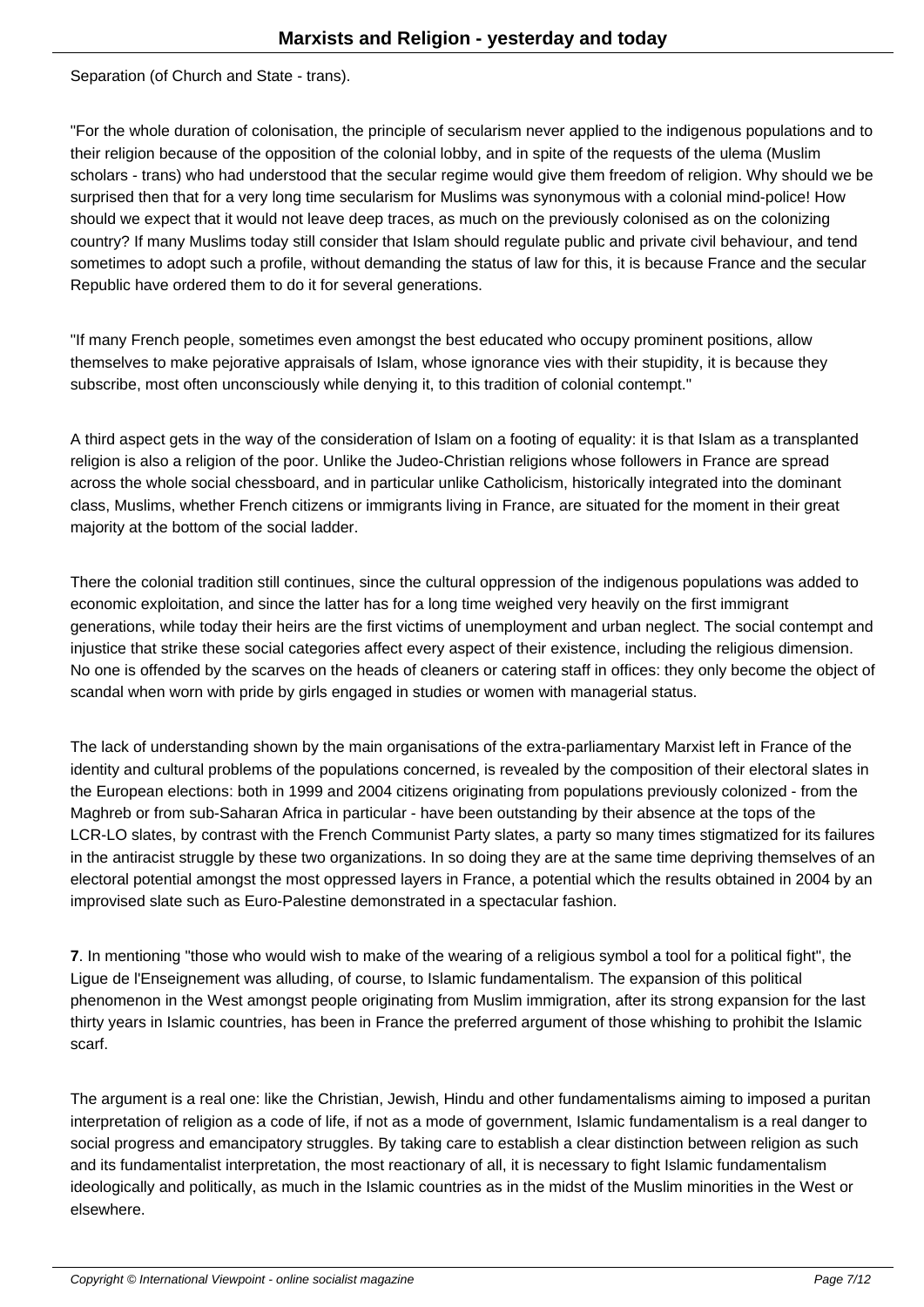That cannot however constitute an argument in favour of a public prohibition of the Islamic scarf: the Ligue de l'Enseignement has explained this in a convincing fashion. More generally, Islamophobia is the best objective ally of Islamic fundamentalism: their growth goes together. The more the left gives the impression of joining the dominant Islamophobia, the more they will alienate the Muslim populations, and the more they will facilitate the task of the Islamic fundamentalists, who will appear as the only people able to express the protests of the populations concerned against "real misery".

Islamic fundamentalism is, however, heterogeneous and different tactics should be adopted according to concrete situations. When this type of social programme is administered by an oppressive power and by its allies in order to legitimate the existing oppression, as in the case of numerous despotisms with an Islamic face; or when it becomes a political weapon of reaction struggling against a progressive power, as was the case in the Arab world, in the 1950-1970 period, when Islamic fundamentalism was the spearhead of the reactionary opposition to Egyptian Nasserism and its emulators - the only appropriate stance is that of an implacable hostility to the fundamentalists.

It is different when Islamic fundamentalism plays the role of a politico-ideological channel for a cause that is objectively progressive, a deforming channel, certainly, but filling the void left by the failure or absence of movements of the left. This is the case in situations where Islamic fundamentalists are fighting a foreign occupation (Afghanistan, Lebanon, Palestine, Iraq, etc.) or an ethnic or racial oppression as in those situations where they incarnate a popular hatred of a politically reactionary and repressive regime. It is also the case of Islamic fundamentalism in the West, where its rise is generally the expression of a rebellion against the fate reserved for immigrant populations.

Indeed as with religion in general, Islamic fundamentalism can be "at one and the same time, the expression of real misery and a protest against real misery", with the difference that in this case the protest is active: it is not "the opium" of the people, but rather "the heroin" of one part of the people, derived from âEurosÜthe opium' and substituting its ecstatic effect for the narcotic effect of the latter.

In all these types of situation, it is necessary to adopt tactics appropriate to the circumstances of the struggle against the oppressor, the common enemy. While never renouncing the ideological combat against the fatal influence of Islamic fundamentalism, it can be necessary or inevitable to converge with Islamic fundamentalists in common battles - from simple street demonstrations to armed resistance, depending on the case.

**8**. Islamic fundamentalists can be objective and contingent allies in a fight waged by Marxists. However it is an unnatural alliance, forced by circumstances. The rules that apply to much more natural alliances such as those practised in the struggle against Tsarism in Russia, are here to be respected a fortiori, and even more strictly.

These rules were clearly defined by the Russian Marxists at the beginning of the 20th Century. In his preface of January 1905 to Trotsky's pamphlet Before the Ninth of January, Parvus summarised them thus:

"To simplify, in the case of a common struggle with casual allies, the following points can be applied:

1) Do not merge organisations. March separately but strike together.

- 2) Do not abandon our own political demands.
- 3) Do not conceal divergences of interest.
- 4) Pay attention to our ally as we would pay attention to an enemy.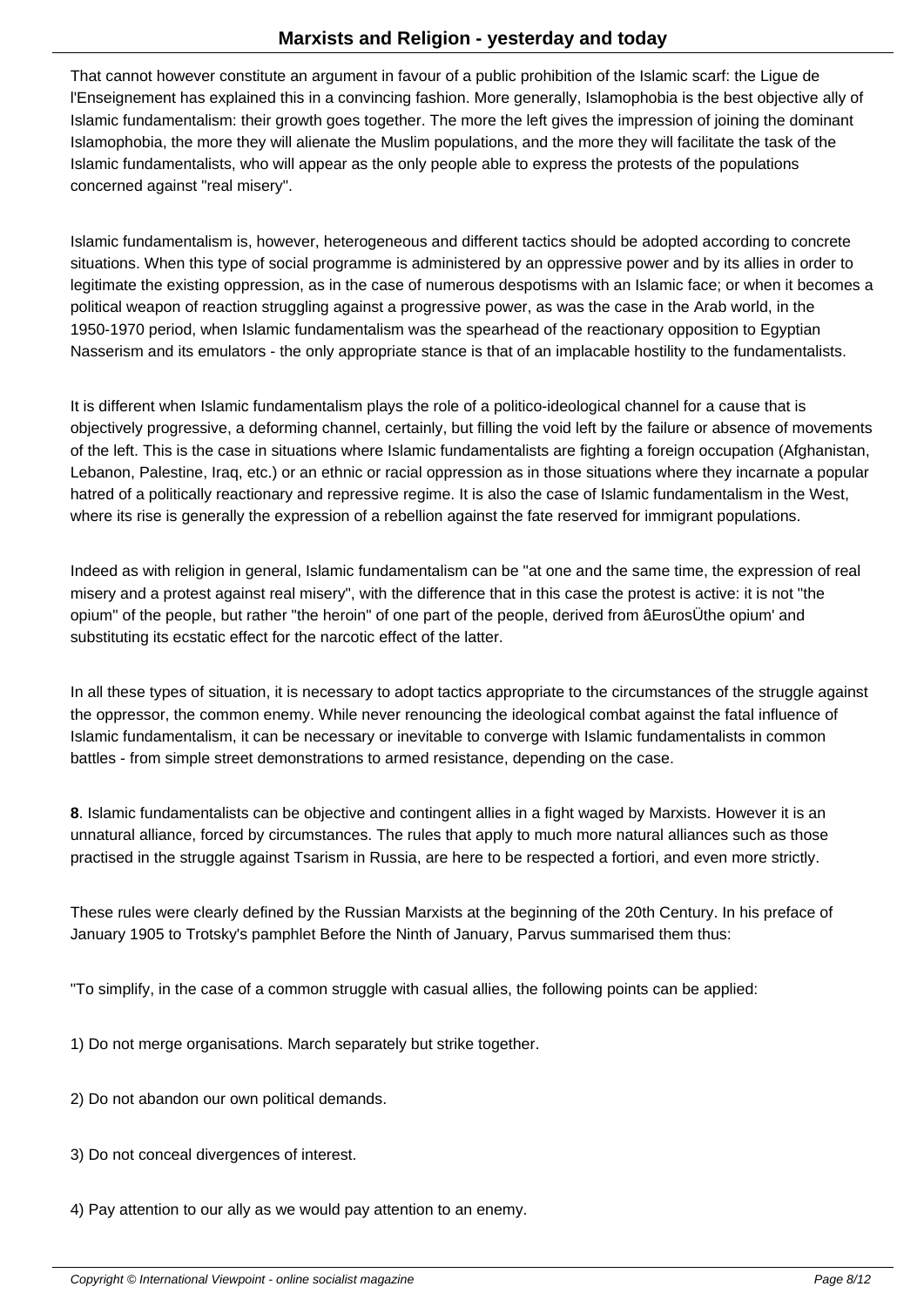5) Concern ourselves more with using the situation created by the struggle than with keeping an ally."

"Parvus is profoundly right" wrote Lenin in an article in April 1905, published in the newspaper Vperiod, underlining the definite understanding, however (very appropriately brought to mind), that the organisations are not to be merged, that we march separately but strike together, that we do not conceal the diversity of interests, that we watch our ally as we would our enemy, etc.

The Bolshevik leader would enumerate many times these conditions over the years.

Trotsky tirelessly defended the same principles. In The Third International After Lenin (1928), in his polemic about alliances with the Chinese Kuomintang, he wrote the following lines particularly apt for the subject under discussion here:

"As was said long ago, purely practical agreements, such as do not bind us in the least and do not oblige us to anything politically,can be concluded with the devil himself, if that is advantageous at a given moment. But it would be absurd in such a case to demand that the devil should generally become converted to Christianity, and that he use his horns.... for pious deeds. In presenting such conditions, we act in reality as the devil's advocates, and beg him to let us become his godfathers."

A number of Trotskyists do exactly the opposite of what Trotsky advocated, in their relationship with Islamic fundamentalist organisations. Not in France, where Trotskyists, in their majority, rather bend the stick the other way, as has already been explained, but on the other side of the Channel, in Britain.

The British far-left has the merit of having displayed a greater openness to the Muslim populations than the French far-left. It has organised impressive mobilisations with the massive participation of people originating from Muslim immigration against the wars in Afghanistan and Iraq, in which the government of its country participated. In the anti-war movement, it even went as far as allying itself with a Muslim organisation of fundamentalist inspiration, the Muslim Association of Britain (MAB), the British arm of the main 'moderate' Islamic fundamentalist movement in the Middle East, the Muslim Brotherhood (represented in the parliaments of some countries).

There is nothing reprehensible in principle in such an alliance for well-defined objectives so long as the rules laid out above are strictly respected. The problem begins however with treating this particular organisation, which is far from representative of the great mass of Muslims in Britain, as a privileged ally. More generally, British Trotskyists have tended, during their alliance with the MAB in the anti-war movement, to do the opposite of what was stated above, i.e. 1) mixing banners and placards, in the literal as well as figurative sense; 2) minimising the importance of the elements of their political identity likely to embarrass their fundamentalist allies of the day; and finally 3) treating these temporary allies as if they were strategic allies, in renaming âEurosÜanti-imperialists' those whose vision of the world corresponds much more to the clash of civilisations than to the class struggle.

**9**. This tendency was made worse by the passage from an alliance in the context of an anti-war mobilisation to an alliance in the electoral field. The MAB as such did not, to be sure, join the electoral coalition Respect, led by the British Trotskyists, its fundamentalist principles preventing it from subscribing to a left programme. However, the alliance between the MAB and Respect translated for example into the candidacy on the Respect slate of a very prominent leader of the MAB, the ex-president and spokesperson of the Association.

In doing this the alliance passed de facto to a qualitatively superior level, unacceptable from a Marxist point of view: While it can be legitimate indeed to enter into âEurosÜpurely practical agreements' that âEurosÜdo not oblige us to anything politically' other than the action for common objectives - as it happens, to express opposition to the war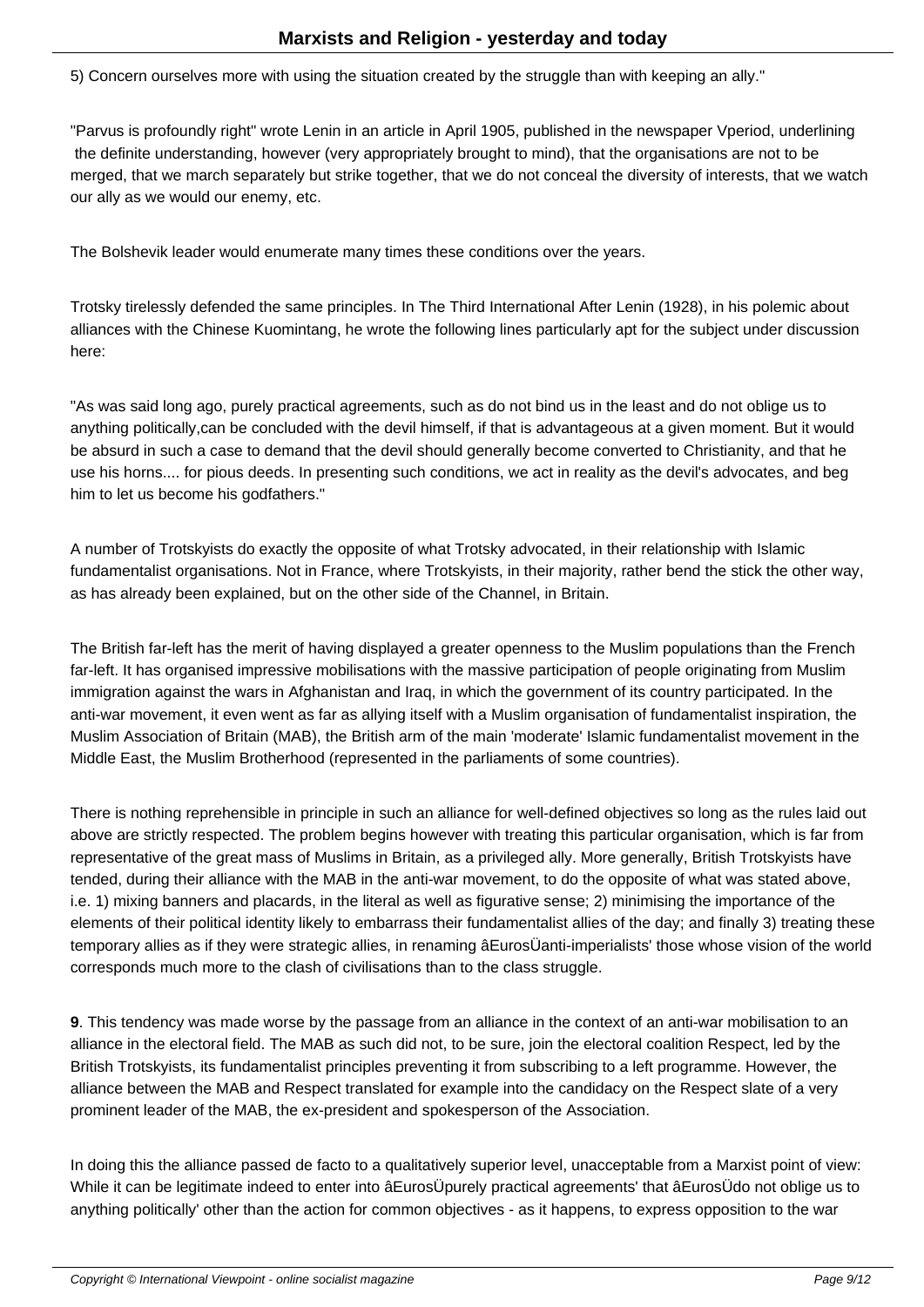conducted by the British government together with the United States and to denounce the fate inflicted on the Palestinian people - with groups and/or individuals who adhere otherwise to a fundamentally reactionary conception of society, it is utterly unacceptable for Marxists to conclude an electoral alliance - a type of alliance which presupposes a common conception of political and social change - with these sorts of partners.

In the nature of things, participating in the same electoral slate as a religious fundamentalist is to give the mistaken impression that he has been converted to social progressiveness and to the cause of workers' emancipation both male...and female! The very logic of this type of alliance pushes those who are engaged in it, in the face of the inevitable criticism of their political competitors, to defend their allies of the day and to minimise, even to hide, the deep differences that divide them. They become their advocates, even their godfathers and godmothers within the progressive social movement.

[https://internationalviewpoint.org/IMG/jpg/Lindsey\_German.jpg] Lindsey German

Lindsey German, a central leader of the British Socialist Workers Party and of the Respect Coalition, signed an article in The Guardian described as "wonderful" on the MAB website. Under the title "A badge of honour", the author energetically defended the alliance with the MAB, explaining that it is an honour for her and her comrades to see the victims of Islamophobia turning towards them, with a surprising justification for the alliance. Let us summarise the argument: the Muslim fundamentalists are not the only people to be anti-women and homophobic, Christian fundamentalists are equally so. Moreover, women speak more and more for the MAB in anti-war meetings (as they do in meetings organised by the mullahs in Iran, it could be added). The fascists of the BNP (British National Party) are much worse than the MAB.

Of course, continued Lindsey German, some Muslims - and non-Muslims - hold views on some social issues that are more conservative than those of the socialist and liberal left. But that should not be a barrier to collaboration over common concerns. Would a campaign for gay rights, for example, insist that all those who took part share the same view of the war in Iraq?

This last argument is perfectly admissible if it only concerns the anti-war campaign. But if used to justify an electoral alliance, with a much more global programme than a campaign for lesbian and gay rights, it becomes altogether specious.

**10**. Electoralism is a very short-sighted policy. In order to achieve an electoral breakthrough, the British Trotskyists are playing, in this case, a game that risks undermining the construction of a radical left in their country.

What decided them, is firstly and above all an electoral calculation: attempting to capture the votes of the considerable masses of people of immigrant origin who reject the wars conducted by London and Washington (let us note in passing that the alliance with the MAB, was made around the Afghanistan and Iraq wars, and not around the Kosovo war - and for a good reason!). The objective in itself, is legitimate, when it is translated - as has been the case - into the concern to recruit amongst men and women workers and young people of immigrant origin, through a particular attention paid to the specific oppression that they experience, and through the promotion to this end of left men and women militants belonging to these communities, notably by placing them in a good position on electoral slates - everything in short which the French far left has not done.

But in choosing to ally electorally - even though in a limited way - with an Islamic fundamentalist organisation like the MAB, the British far left is serving as a stepping stone for the former organisation's own expansion in the communities of immigrant origin, whereas it should be considered as a rival to be ideologically fought and restricted from an organisational point of view. Sooner or later this unnatural alliance will hit a stumbling block and will fly to pieces. Trotskyists will then have to confront those whom they have helped to grow for the mess of pottage of an electoral result, and it is far from sure that the results owe much to their fundamentalist partners anyhow.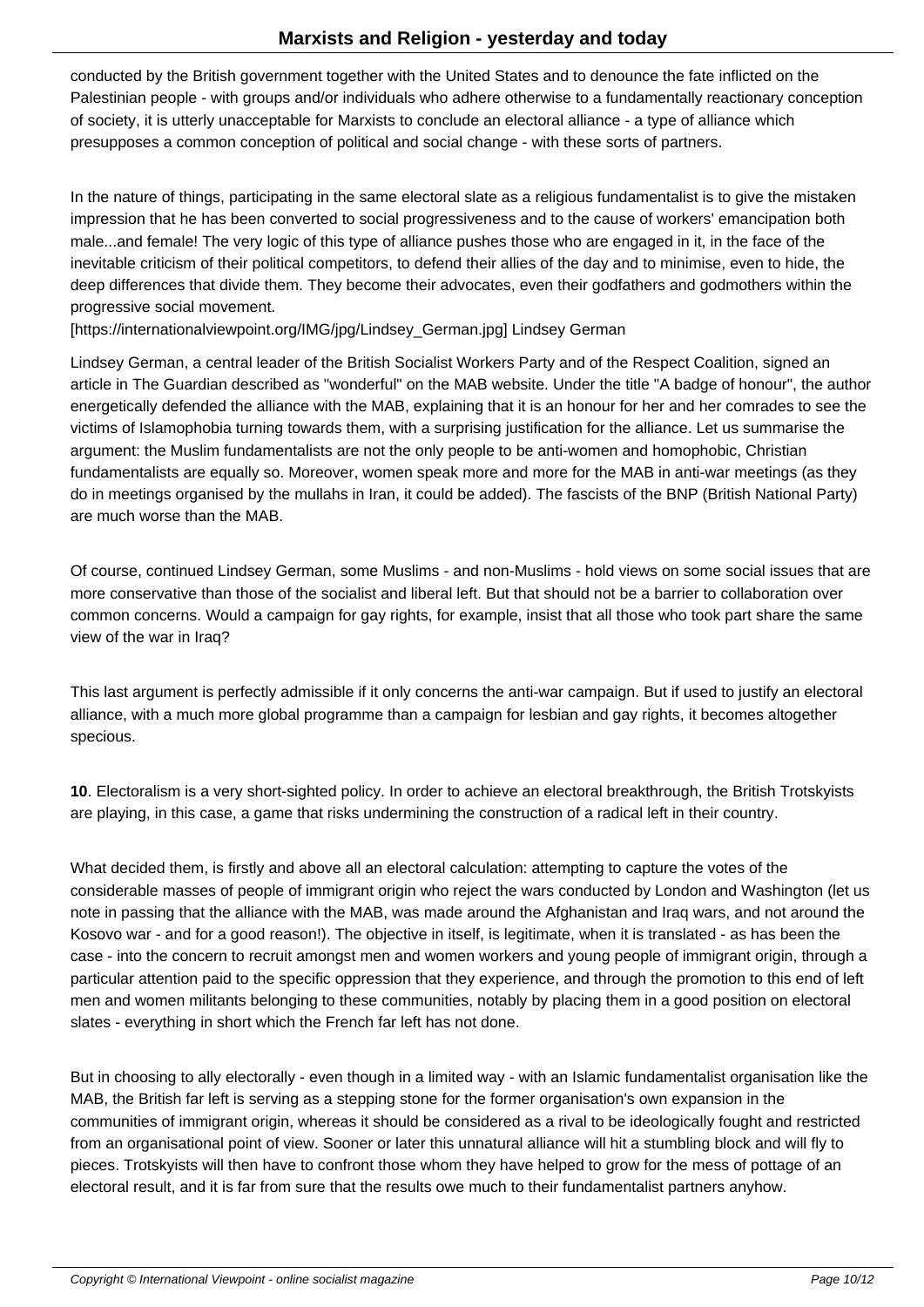All we need to do is look at the arguments used by the fundamentalists in calling for a vote for Respect (and for others, such as the Mayor of London, the left Labourite Ken Livingstone, much more opportunist than the Trotskyists in his relations with the Islamic association). Let us read the fatwa of Sheikh Haitham Al-Haddad, dated 5 June 2004 and published on the MAB website.

The venerable sheikh explains that it is obligatory for those Muslims living under the shadow of man-made law to take all the necessary steps and means to make the law of Allah, the Creator and the Sustainer, supreme and manifest in all aspects of life. If they are unable to do so, then it becomes obligatory for them to strive to minimise the evil and maximise the good.

The sheikh then underlines the difference between a vote for one of a number of systems, and voting to select the best individual amongst a number of candidates within an already-established system imposed upon them and which they are unable to change within the immediate future.

"There is no doubt", he continues, "that the first type is an act of Kufr [impious], as Allah says, 'Legislation is for none but Allah', while voting for a candidate or party who rules according to man-made law does not necessitate approval or acceptance for his method." Therefore "we should participate in voting, believing that we are doing so in an attempt to minimise the evil, while at the same time maintaining that the best system is the Shariah, which is the law of Allah.

"Voting being lawful, the question is then posed for whom to vote.

"The answer to such a question requires a deep and meticulous understanding of the political arena. Consequently, I believe that individuals should avoid involving themselves in this process and rather should entrust this responsibility to the prominent Muslim organisations.... It is upon the remainder of the Muslims therefore to accept and follow the decisions of these organisations."

In conclusion, the venerable Sheikh calls on the Muslims of Great Britain, to follow the electoral instructions of the MAB and ends with this prayer: "We ask Allah to guide us to the right path and to grant victory for law of our Lord, Allah in the UK and in other parts of the world."

This fatwa needs no comment. The deep incompatibility between the intentions of the Sheikh consulted by the MAB and the task that Marxists set for themselves or should set for themselves, in their activity in relation to the Muslim populations, is blatant. Marxists should not seek to harvest votes at any price, as opportunist politicians who stop at nothing to get elected do. Support like that of Sheikh Al-Haddad is a poisoned gift. It should be harshly criticised: the battle for ideological influence within populations originating from immigration is much more fundamental than an electoral result, however exhilarating.

The radical left, on one or another side of the Channel, should return to an attitude consistent with Marxism, which it proclaims. Otherwise, the hold of the fundamentalists over the Muslim populations risks reaching a level which will be extremely difficult to overcome. The gulf between these populations and the rest of the men and women workers in Europe will find itself widened, while the task of bridging it is one of the essential conditions for replacing the clash of barbarisms with a common fight of the workers and the oppressed against capitalism.

## 15 October 2004

A first version of this article appeared in the French review ContreTemps, whose director is Daniel Bensaïd. Thanks